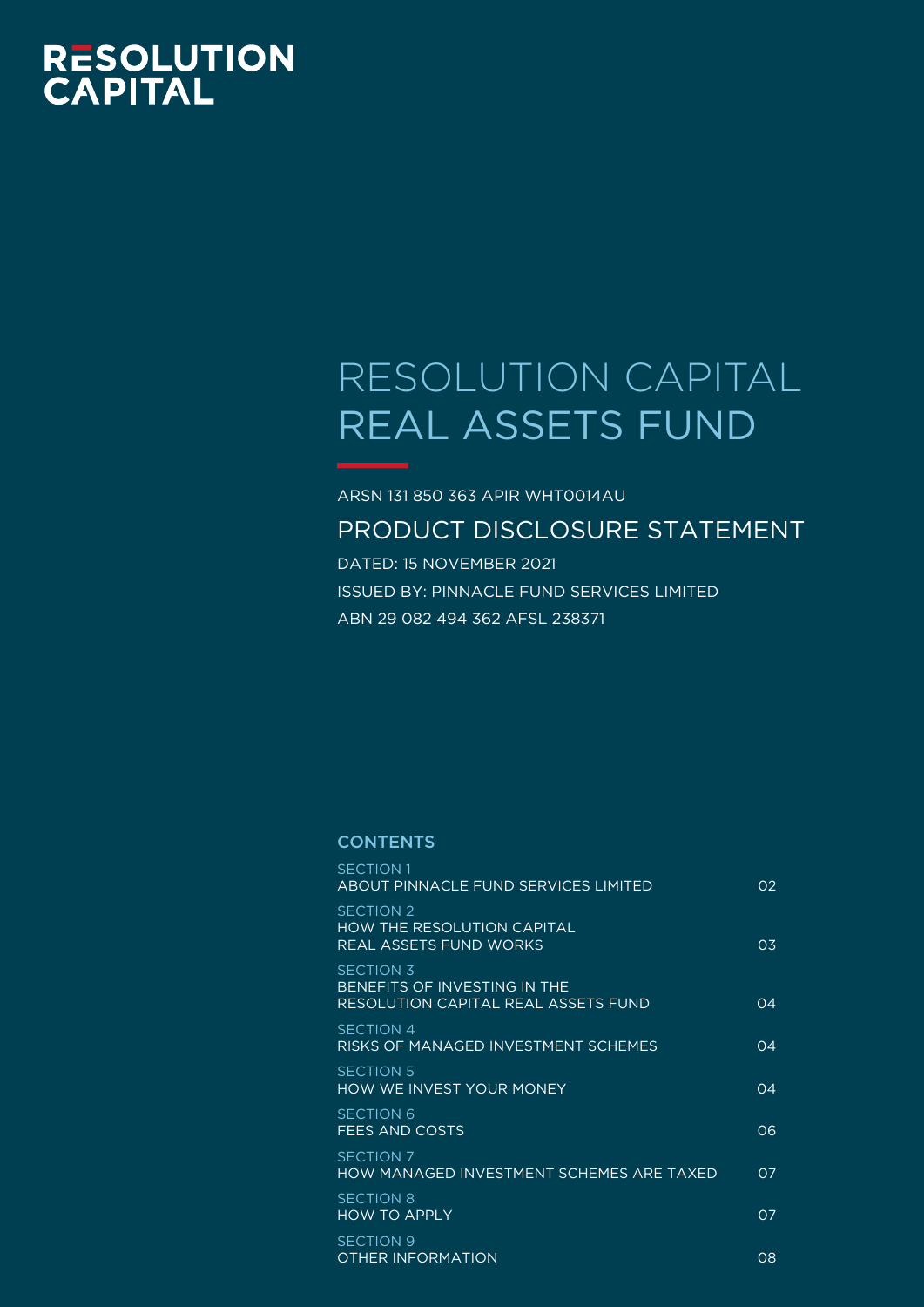#### **Contact Details** Responsible Entity

Pinnacle Fund Services Limited Level 19, 307 Queen Street Brisbane QLD 4000 Phone: 1300 010 311 Email: service@pinnacleinvestment.com

#### Investment Manager

Resolution Capital Limited Level 38, Australia Square Tower 264 George Street Sydney NSW 2000 Phone: 1300 737 240 (+612 8258 9188, if calling from New Zealand) Website: www.rescap.com

#### **Important information**

This Product Disclosure Statement ('PDS') provides a summary of significant information you need to make a decision about the Resolution Capital Real Assets Fund ARSN 131 850 363 (the 'Fund'). The PDS should be considered before making a decision to invest in the Fund. It includes references to other important information which is in the Additional Information to the PDS and forms part of this PDS. You can access these documents at www.rescap.com/realassetsfund or call 1300 010 311 for a copy.

The information in the PDS is general information only. To the extent the information in the PDS constitutes financial product advice, such advice is general advice only and has been prepared without taking into account your objectives, personal financial situation or needs. Before investing, you should consider the appropriateness of the advice in light of your own objectives, financial situation and needs, and consider obtaining financial advice tailored to your personal circumstances. You should also read the PDS before making any decision about whether to acquire units. The investment offered in the PDS is available only to persons receiving the PDS (electronically or in hard copy) within Australia and New Zealand. Units in the Fund may not be offered or sold within the US, or sold to, or for the account or benefit of, any 'US Persons' (as defined in Regulation S of the US Securities Act 1933, as amended).

All monetary amounts referred to in the PDS and in the Additional Information to the PDS are given in Australian dollars and all phone/fax numbers are to phone/fax numbers in Australia (unless otherwise stated). All calculation examples shown are rounded to the nearest whole dollar.

A reference to a 'Business Day' is a reference to a day which is not a Saturday, Sunday or public holiday in New South Wales, Australia.

#### **Updated information**

The information in the PDS may change over time. The Responsible Entity may update this information where this does not involve a material adverse change and make it available to you, where permitted by law, via www.rescap.com/realassetsfund. You can also obtain updated information by contacting Pinnacle on 1300 010 311. A paper copy of any updated information is available free on request. By making an application to acquire a unit, you agree to receive certain communications and disclosures in relation to the Fund and units in digital form. You should read the important information set out in the 'Additional Information to the PDS' located at www.rescap.com/realassetsfund. The material in the Additional Information to the PDS may change between the time when you read the PDS and the day when you sign the Application Form.

# **1 ABOUT PINNACLE FUND SERVICES LIMITED**

#### **Pinnacle Fund Services Limited**

Pinnacle Fund Services Limited ABN 29 082 494 362 AFSL 238371 is the responsible entity ('Responsible Entity', 'RE', 'we', 'our', 'us') of the Fund. Pinnacle Fund Services Limited is wholly owned by Pinnacle Investment Management Limited ABN 66 109 659 109 ('Pinnacle'). Pinnacle supports the development of high-quality investment management businesses and is the distributor of the Fund. Citigroup Pty Limited ('Citi') has been appointed by Pinnacle to act as the Custodian and Fund Administrator for the Fund. Citi's role as Custodian is limited to holding assets of the Fund. As Fund Administrator, Citi is responsible for the day to day administration of the Fund.

#### **Resolution Capital Limited**

Resolution Capital Limited ABN 50 108 584 167 AFSL 274491 ('Resolution Capital', 'the Investment Manager') has been appointed by the RE as the Fund's investment manager, pursuant to the terms of an Investment Management Agreement.

Resolution Capital is a specialist investment manager focused on investing in the listed real estate and listed infrastructure sectors of the stock market. Established in 2004 and based in Sydney Australia, the company is majority owned by employees including its investment team.

The team has a strong track record of investment performance in managing portfolios containing listed real estate, Australian as well as global. Resolution Capital believes the stock market provides an efficient means of gaining exposure to the returns of Australia's and the world's outstanding real estate and infrastructure assets.

Resolution Capital is an active manager of investment portfolios containing a range of real estate and infrastructure securities listed or soon to be listed on the stock market. It believes the long term risk adjusted returns from its managed portfolios will ultimately be determined by the quality and quantity of cash flows generated by the underlying investments.

There are a number of factors which differentiate Resolution Capital, including:

Aligned – Resolution Capital is majority employee owned, which includes its investment team, and is focused on investment portfolio management. This enables the business to create a clear link between client outcomes and team rewards. Resolution Capital and staff also invest in the Funds that it manages.

Specialist - Resolution Capital has an experienced dedicated team of professionals, who focus solely on investing in real estate and infrastructure securities, and devotes substantial resources researching these markets. This reduces distractions and allows the organisation to focus on making sound investment decisions for its clients.

Industry proprietary research - Resolution Capital invests substantially in proprietary research and conducts primary research on a real estate and infrastructure assets on a sector basis (such as office, retail, industrial, residential, health care, self storage, infrastructure) rather than on a regional basis. This enables comparison and identification of industry trends on a global basis.

Neither the Responsible Entity nor the Investment Manager guarantees the performance of the Fund or the return of capital or income. Your investment in the Fund is subject to investment risk. This could involve delays in repayment and loss of income or the principal invested.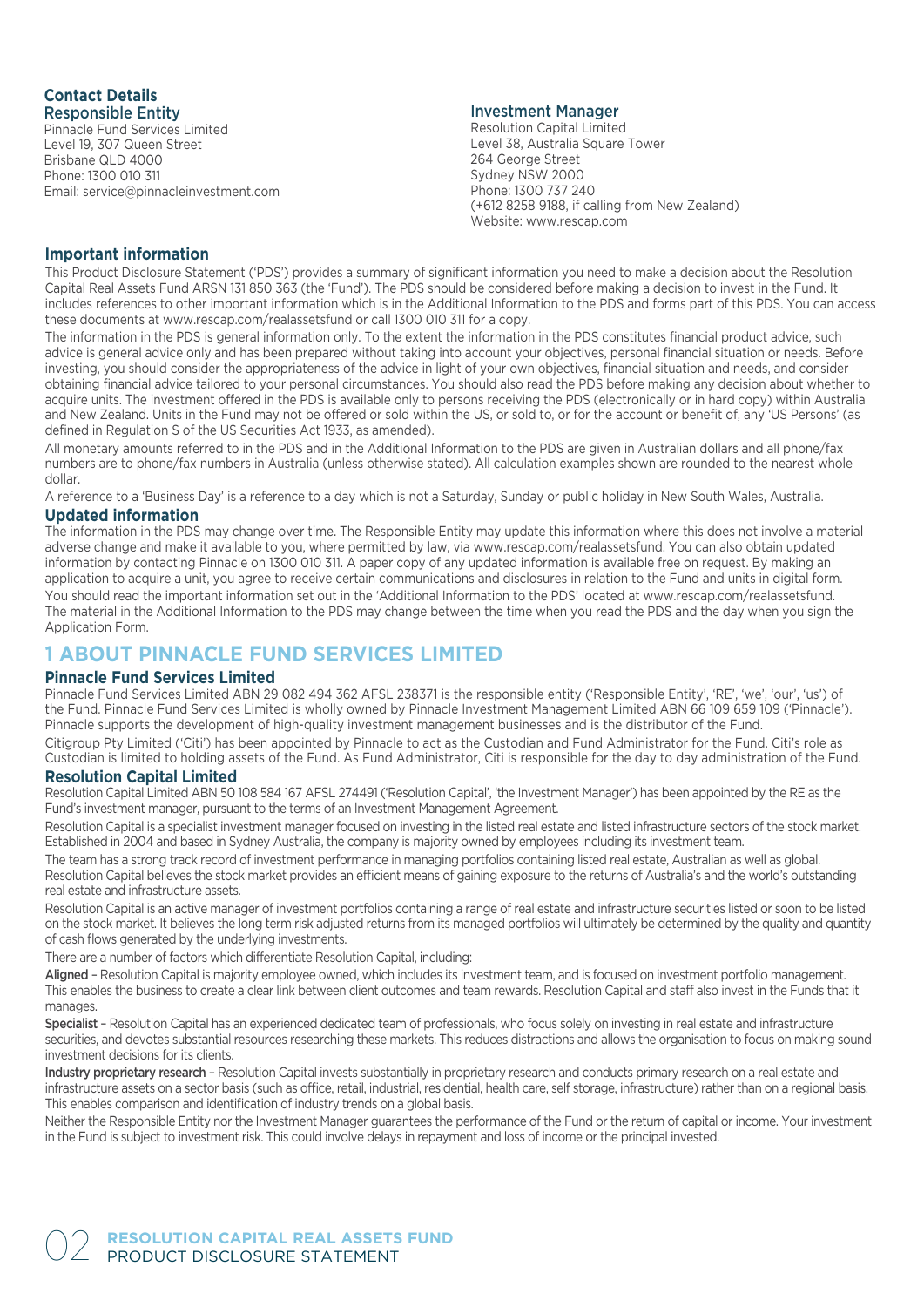# **2 HOW THE RESOLUTION CAPITAL REAL ASSETS FUND WORKS**

| <b>WHAT DO YOU</b><br><b>INVEST IN?</b>     | The Fund is a registered managed investment scheme. When you invest in the Fund, your money will be pooled with that<br>of other investors and you will be issued 'units'. Each unit held in the Fund gives the unitholder a beneficial interest in the<br>Fund as a whole, but not in any particular asset of the Fund. Holding units in the Fund does not give a unitholder the right<br>to participate in the management or operation of the Fund. Each unit in the Fund offered or issued under this PDS is of<br>equal value and identical rights (as between units of the same class) are attached to all such units.<br>We are required by the Corporations Act to treat all unitholders within a class of units equally and unitholders in different<br>classes fairly. We will keep a record of the number of units you have bought.                                                                                                                                                                                                                                                                                                                           |
|---------------------------------------------|-------------------------------------------------------------------------------------------------------------------------------------------------------------------------------------------------------------------------------------------------------------------------------------------------------------------------------------------------------------------------------------------------------------------------------------------------------------------------------------------------------------------------------------------------------------------------------------------------------------------------------------------------------------------------------------------------------------------------------------------------------------------------------------------------------------------------------------------------------------------------------------------------------------------------------------------------------------------------------------------------------------------------------------------------------------------------------------------------------------------------------------------------------------------------|
| <b>MINIMUM INITIAL</b><br><b>INVESTMENT</b> | You can make an investment in the Fund with a minimum initial investment amount of \$25,000 or as agreed with the<br>Responsible Entity. When you make an investment in the Fund, your units will be allocated to you based on the entry price<br>for the Business Day your application is processed. The minimum initial investment amount does not apply to investments<br>made through an IDPS.                                                                                                                                                                                                                                                                                                                                                                                                                                                                                                                                                                                                                                                                                                                                                                      |
| <b>ADDITIONAL</b><br><b>INVESTMENTS</b>     | You are able to increase your investment at any time by buying additional units subject to the minimum additional<br>investment amount of \$5,000, or as agreed with the Responsible Entity. The minimum additional investment amount does<br>not apply to investors through an IDPS.                                                                                                                                                                                                                                                                                                                                                                                                                                                                                                                                                                                                                                                                                                                                                                                                                                                                                   |
| <b>WITHDRAWALS</b>                          | You can decrease your investment at any time by withdrawing your units in the Fund. When you withdraw, your units<br>will be redeemed based on the exit price for the Business Day on which your withdrawal request is processed. Direct<br>withdrawal requests can be made daily, and must be received by the Fund Administrator, Citi, prior to 12:00pm (Sydney<br>time) on a Business Day. Withdrawal requests received after that time, or on a non-Business Day, will be treated as being<br>received on the next Business Day. Electronic transfer of the redemption proceeds can take up to 7 Business Days, however<br>it will often be completed in a shorter period of time.<br>There is a minimum withdrawal amount of \$5,000. If your withdrawal request would result in your investment balance being<br>less than \$25,000, we may treat your withdrawal request as being for your entire investment. We will provide investors with<br>advance notice of any compulsory redemption. The minimum balance does not apply to investments through an IDPS.                                                                                                  |
| <b>ACCESS TO FUNDS</b>                      | Extreme market conditions can cause difficulties or delays to the Fund being able to sell its assets or require it to<br>freeze withdrawals. These circumstances could result in it taking a period of time before you are able to withdraw your<br>investment, or it taking longer than usual for you to receive your withdrawal proceeds. We will not satisfy a withdrawal<br>request if the Fund becomes illiquid (as defined under the Corporations Act 2001 ('Corporations Act')). In certain<br>circumstances we may suspend withdrawals.                                                                                                                                                                                                                                                                                                                                                                                                                                                                                                                                                                                                                         |
| <b>UNIT PRICE</b>                           | A unit price is calculated for every Business Day which is equal to the value of the Fund's net assets attributable to the<br>units divided by the number of units. Generally, the unit price changes daily as the market value of the Fund's assets rises<br>or falls. The entry price is calculated by taking the net asset value of the Fund and adding to it an amount which reflects<br>the estimated cost of acquiring the Fund's assets (subject to the Responsible Entity's discretion to reduce or waive such<br>costs) and dividing the net figure by the number of units on issue in the Fund.<br>The exit price of the Fund is calculated by taking the net asset value of the Fund and subtracting from it an amount which<br>reflects the estimated cost of selling the Fund's assets (subject to the Responsible Entity's discretion to reduce or waive<br>such costs) and dividing the net figure by the number of units on issue in the Fund.<br>Current unit prices for the Fund are available on www.rescap.com/realassetsfund or by contacting Pinnacle on 1300 010 311<br>or service@pinnacleinvestment.com.                                       |
| <b>NAV</b>                                  | The Net Asset Value or 'NAV' of the Fund is calculated by deducting the value of the fees, charges, expenses and other<br>liabilities from the value of the gross assets of the Fund.<br>Current NAV per unit of the Fund is available on www.rescap.com/realassetsfund or by contacting Pinnacle on 1300 010<br>311 or service@pinnacleinvestment.com.                                                                                                                                                                                                                                                                                                                                                                                                                                                                                                                                                                                                                                                                                                                                                                                                                 |
| UNIT PRICING<br><b>POLICY</b>               | The Responsible Entity complies with ASIC Class Order 13/655 as it relates to unit pricing requirements and has adopted a<br>compliant policy for unit pricing discretions it uses in relation to the Fund ('Unit Pricing Policy'). Additional documents may<br>be prepared for this purpose from time to time.                                                                                                                                                                                                                                                                                                                                                                                                                                                                                                                                                                                                                                                                                                                                                                                                                                                         |
| <b>DISTRIBUTIONS</b>                        | Income from the Fund is generally paid to you quarterly, calculated as at 30 September, 31 December, 31 March, and 30<br>June, subject to the Fund having sufficient distributable income. Income per unit is calculated by dividing the distributable<br>income of the Fund by the number of units in the Fund at the end of each distribution period. The amount of income you<br>receive is based on the number of units you hold at the end of the distribution period. Distributions are automatically<br>reinvested, unless instructed otherwise in the Application Form.                                                                                                                                                                                                                                                                                                                                                                                                                                                                                                                                                                                         |
| <b>INDIRECT</b><br><b>INVESTORS</b>         | Investors and prospective investors may also access the Fund indirectly. This PDS has been authorised for use by operators<br>through an Investor Directed Portfolio Service ('IDPS') or master trust. An IDPS is an investment and reporting service<br>offered by an operator. People who invest through an IDPS, master trust or wrap account are indirect investors. Such<br>indirect investors do not acquire the rights of a unitholder of the Fund. Rather, it is the operator or custodian of the IDPS or<br>master trust that acquires those rights. Therefore, indirect investors do not receive income distributions or reports directly<br>from us, do not have the right to attend meetings of unitholders and do not have cooling off rights. Different investment,<br>balance and withdrawal minimums may also apply. Indirect investors should not complete the Fund's application form. The<br>rights of indirect investors are set out in the disclosure document for the IDPS or master trust. If you are investing through<br>an IDPS or a master trust, enquiries should be made directly to the IDPS operator or the trustee of the master trust. |

You should read the important information about 'How the Resolution Capital Real Assets Fund works' before making a decision. Go to the 'Additional Information to the PDS' available at www.rescap.com/realassetsfund. The material relating to 'How the Resolution Capital Real Assets Fund works' may change between the time when you read this PDS and the day when you sign the application form.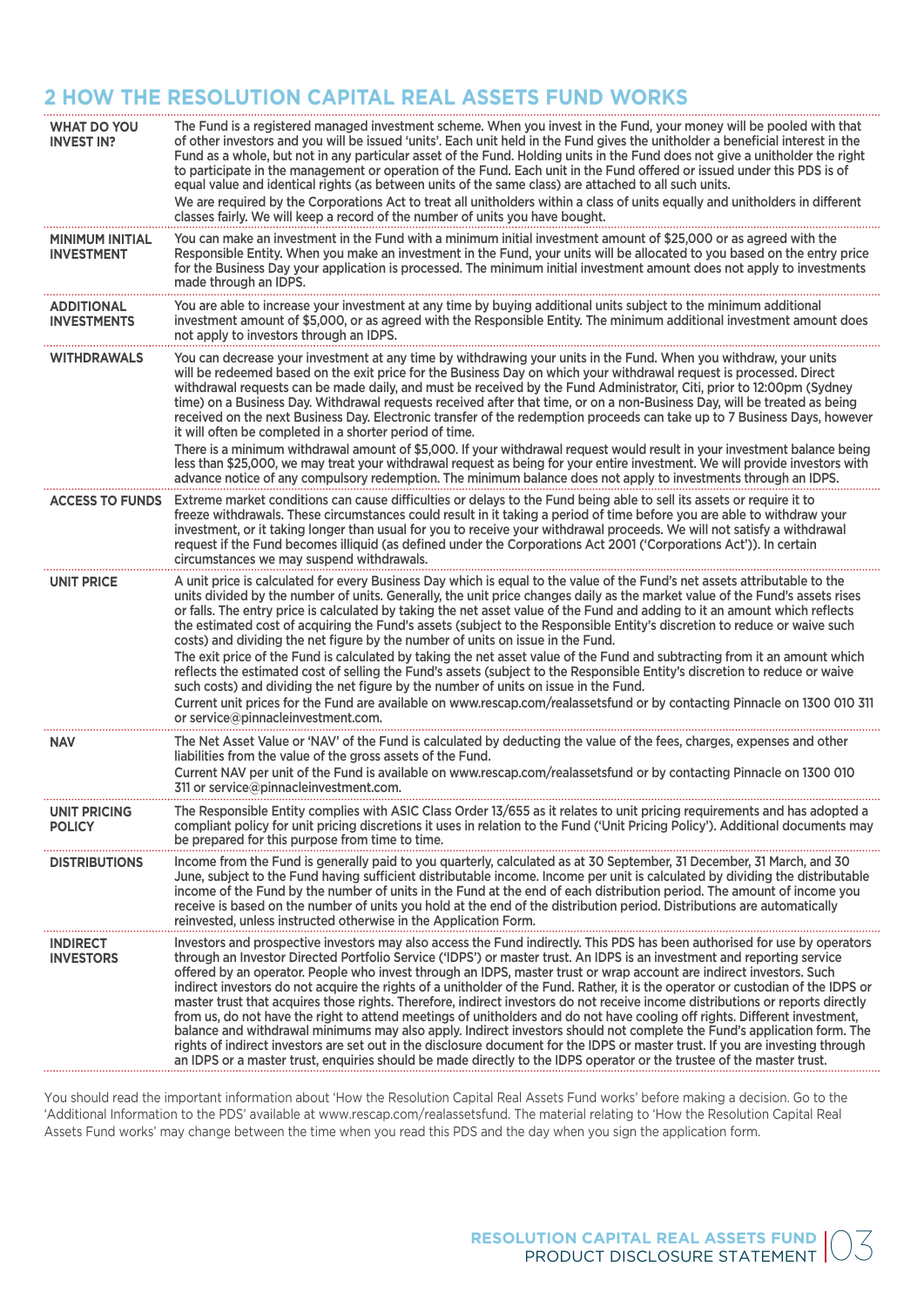### **3 BENEFITS OF INVESTING IN THE RESOLUTION CAPITAL REAL ASSETS FUND**

#### **Significant features**

The Fund was previously known as the Resolution Capital Core Plus Property Securities Fund. The Fund was renamed effective 1 October 2019 to reflect changes made to the investment strategy.

The majority of the Fund will be invested in Australian listed REITs ('AREITs') and real estate securities (minimum of 50% of the portfolio), with the ability to invest up to 50% in Australian listed infrastructure securities ('ALI') and up to 20% in global listed real estate and infrastructure securities. The Fund may also hold some cash. The Fund aims to provide income and some capital growth over the medium to long-term. Further details of the Fund are set out later in this PDS at Section 5 – 'How We Invest Your Money'.

#### **Significant benefits**

Investing in the Fund offers a number of benefits, including:

- Specialised management and proprietary research the opportunity to benefit from the significant expertise and experience of a specialist listed real estate and infrastructure securities investment manager and access to Resolution Capital's proprietary global research and database systems;
- Access to real estate and infrastructure returns by investing in listed entities, the Fund gives investors exposure to real assets they may not usually access directly as individuals. The Fund offers the opportunity to gain exposure to some of the best real estate and infrastructure assets and management teams in the world;
- Diversification by investing in a portfolio of real estate and infrastructure securities, investors can benefit from improved diversification, divisibility and transparency compared with other forms of real assets investments;
- Alignment of interests key executives of Resolution Capital are majority owners of the business which provides stability and focus to the investment team;
- Liquidity and transaction costs listed real assets generally offers investors the ability to liquidate their investments more quickly than many forms of direct real estate and infrastructure investments. Listed real assets also involves substantially less transaction costs than direct real assets; and
- Income distributions the potential to receive income distributions which are generally paid following the end of each quarterly period and, unless otherwise instructed, reinvested for additional units in the Fund.

# **4 RISKS OF MANAGED INVESTMENT SCHEMES**

**All investments carry risk.** All managed investment schemes carry different types of risk which can have varying impacts on returns. Due to uncertainty in all investments, there can be no assurance that the Fund will achieve its investment objectives. The value of your units at any point in time may be worth less than your original investment even after taking into account the reinvestment of Fund dividends and distributions. Future returns may differ from past returns. Returns are not guaranteed, and you may lose some of your money. You need to consider the level of risk that you are comfortable with, taking into account factors such as your objectives, financial situation and needs.

The significant risks for the Fund are:

- Counterparty risk there is a risk with external counterparty and service provider arrangements that the party to a contract defaults on, or fails to perform, its contractual obligations;
- Currency risk investing in assets denominated in or primarily exposed to a currency other than the Fund's base currency may cause losses resulting from exchange rate fluctuations;
- Equity security risk the Fund primarily invests in equity securities issued by listed companies. The share price of a security can rise and fall as a consequence of many factors including, but not limited to, economic conditions, adverse investor sentiment, management performance, financial leverage, regulatory changes or factors that affect the company's industry;
- Foreign investment risk the Fund may invest in a range of international securities or foreign investment vehicles, and in companies that have exposure to a range of international economies and regulatory environments, which may impact the Fund's international investments;
- Income risk the Fund's ability to distribute income is determined by the performance of the Fund and general market conditions. Consequently, there is no guarantee that you will receive any income;
- Investment strategy risk the success of the Fund depends upon the investment manager's ability to develop and implement investment processes and identify investment opportunities that achieve the investment objectives of the Fund;
- Investment structure risk there are risks associated with investing in the Fund, such as risks of the Fund's termination, changes to investment strategy or structure, changes to fees or expenses, or changes to the Fund's operating rules (such as payments or reinvestments of distributions, or additional investments);
- Liquidity risk whilst the Fund is generally exposed to listed real estate and infrastructure securities which are generally considered liquid investments, under extreme market conditions there is a risk that investments cannot be readily converted into cash or at an appropriate price;
- Market risk changes in the market can lead to changes in prices and overall market volatility;
- Regulatory risk the risk that the Fund may be adversely affected by changes in government policies, regulations and laws including laws affecting registered managed investment schemes and the income profile of the Fund's investments; and
- Withdrawal risk if we determine that this is in the best interests of all unitholders, we may suspend or delay withdrawals and these payments make take longer than the typical timeframe.

You need to consider the level of risk that you are comfortable with, taking into account factors such as your age, your investment timeframe, other assets and investments you have and your overall tolerance for risk.

#### **5 HOW WE INVEST YOUR MONEY**

#### **WARNING: When it comes to choosing to invest in the Fund, you should consider the likely investment return, the risk and your investment timeframe.**

The Fund invests primarily in AREITs and real estate securities (minimum of 50% of the portfolio), but also has the ability to invest in ALI and up to 20% of the portfolio may be invested in global listed real estate and infrastructure securities (global portion).

Many infrastructure assets are complementary to REITs and real estate securities and have similar characteristics to real estate in that the primary source of revenue is from physical assets which generate sustainable, long-dated, inflation-protected cash flows.

**RESOLUTION CAPITAL REAL ASSETS FUND** PRODUCT DISCLOSURE STATEMENT 04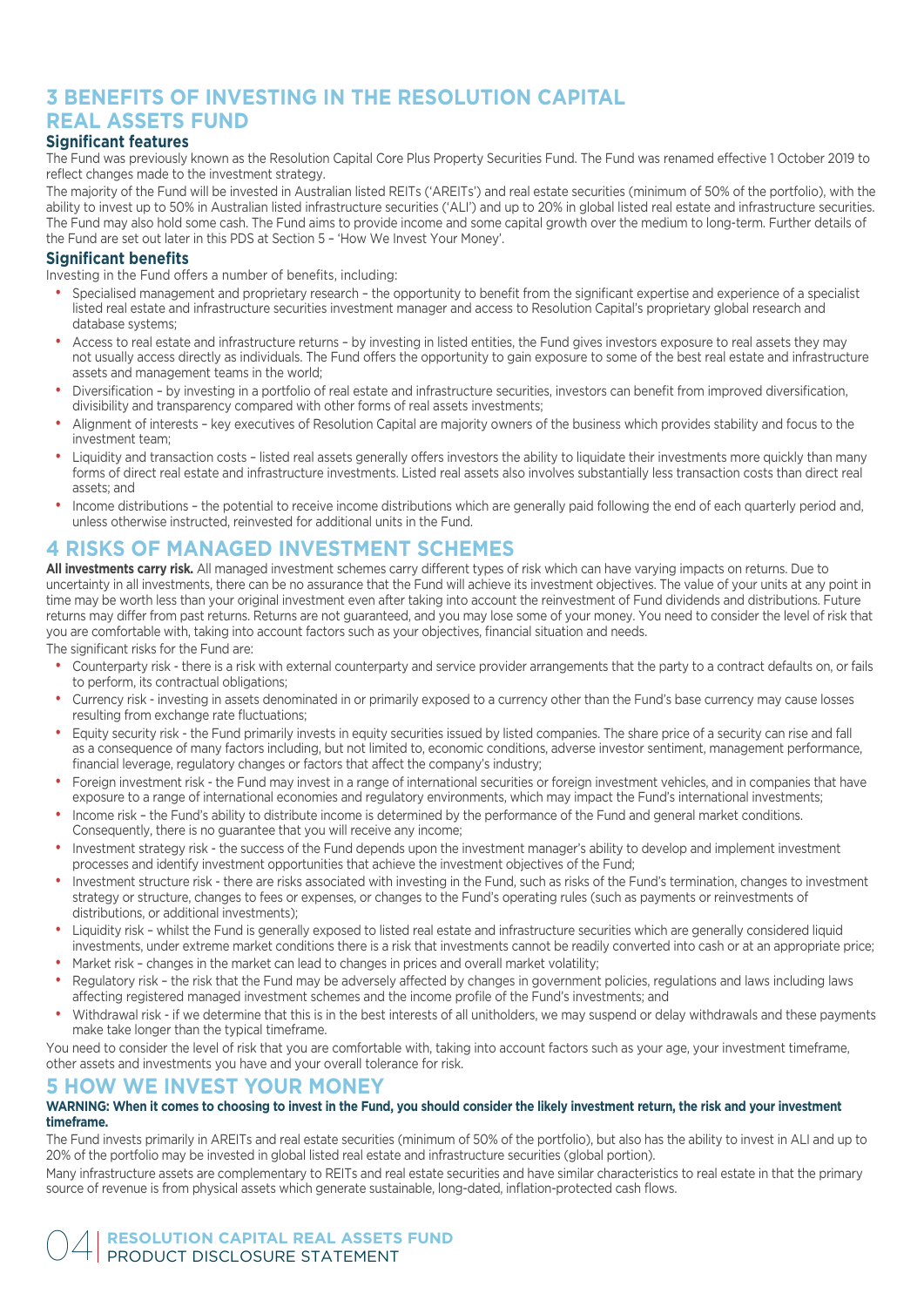The global component draws off Resolution Capital's highest conviction ideas from the team of experienced global portfolio managers. Australian and global stocks are evaluated on a consistent basis with our decision to invest based on our assessment of relative risk and return.

The Fund invests in REITs and real estate securities that derive most of their returns from rental income. The Fund's investments provide exposure to a range of underlying real estate including office buildings, shopping centres, industrial warehouses, residential communities, hotels and healthcare facilities. The Fund may also have exposure to companies which undertake activities such as real estate development, real estate construction contracting and real estate funds management activities.The infrastructure component seeks to invest in monopoly like assets, with reliable demand and predictable cashflows, backed by physical assets. These assets have the ability to generate predictable, inflation-protected cashflows. This may include, but is not limited to, airports, toll roads, railroads, ports, utilities and pipelines.

ESG considerations are an integral part of the Manager's investment philosophy and the Manager will seek to invest in companies with strong ESG credentials. The Fund will exclude any company that generates a significant percentage of its revenue from coal-based activities, unless there is a stated commitment to reduce this in the medium term. This is based both on environmental concerns and the declining economics of coal versus other energy sources, which leads to stranded asset risk.

An investment in the Fund may suit you if you are seeking a medium to long-term investment in Australian and global REITs, listed real estate and infrastructure securities with the potential for income distributions and capital growth. You should consider the likely investment return, risk and your investment timeframe when choosing to invest in the Fund.

Resolution Capital intends to not hedge the overseas investments. Equity market weakness often coincides with Australian dollar weakness and therefore provides somewhat of a natural hedge. However, the Manager does have the option to mitigate currency risk through hedging the capital component of the Fund's exposure to global securities, and may also hedge currency exposure arising from income receivable from global securities at its discretion. Currency hedging may impact the level of income distributions.

#### **Resolution Capital Real Assets Fund**

| <b>INVESTMENT RETURN</b><br><b>OBJECTIVE</b>                                                      | The Fund aims to achieve an annual total return that exceeds the total return of the Benchmark after fees on a<br>rolling 3 year basis.                                                                                                                                                                                                                                                                                                                                                                                                                                                                                                                                                                                                 |  |  |
|---------------------------------------------------------------------------------------------------|-----------------------------------------------------------------------------------------------------------------------------------------------------------------------------------------------------------------------------------------------------------------------------------------------------------------------------------------------------------------------------------------------------------------------------------------------------------------------------------------------------------------------------------------------------------------------------------------------------------------------------------------------------------------------------------------------------------------------------------------|--|--|
| <b>BENCHMARK</b>                                                                                  | S&P/ASX300 AREIT Total Return Index.                                                                                                                                                                                                                                                                                                                                                                                                                                                                                                                                                                                                                                                                                                    |  |  |
| <b>BASE CURRENCY</b>                                                                              | Australian dollars.                                                                                                                                                                                                                                                                                                                                                                                                                                                                                                                                                                                                                                                                                                                     |  |  |
| <b>SUGGESTED MINIMUM</b><br><b>INVESTMENT PERIOD</b>                                              | Medium to long-term, being 5 or more years.                                                                                                                                                                                                                                                                                                                                                                                                                                                                                                                                                                                                                                                                                             |  |  |
| <b>RISK LEVEL</b>                                                                                 | Medium to high. For investors who are prepared to take more risk in exchange for potentially higher returns on their<br>investments over the longer term. Investors are should be comfortable with volatility and with the possibility of<br>negative returns.                                                                                                                                                                                                                                                                                                                                                                                                                                                                          |  |  |
| <b>PORTFOLIO</b><br><b>ALLOCATION<sup>2</sup></b>                                                 | 50% - 100% invested in ASX listed real estate securities.<br>0% - 50% invested in ASX listed infrastructure securities.<br>0% - 20% invested in global listed REITs, real estate securities and global listed infrastructure securities <sup>3</sup><br>0% - 15% invested in cash and short dated money market securities. For reasons of investment efficiency, the Fund<br>may gain its exposure by holding units in other managed investment schemes managed by Resolution Capital.                                                                                                                                                                                                                                                  |  |  |
| <b>CURRENCY EXPOSURE</b>                                                                          | The Fund's exposure to movements in the exchange rate between Australia and other currencies in which global<br>investments are denominated may be mitigated using forward foreign exchange contracts. The Fund may also hold<br>foreign currency balances for the purposes of settling trades in foreign markets.                                                                                                                                                                                                                                                                                                                                                                                                                      |  |  |
| <b>LABOUR STANDARDS</b><br>OR ENVIRONMENTAL,<br><b>SOCIAL OR ETHICAL</b><br><b>CONSIDERATIONS</b> | Resolution Capital has a policy that covers environmental, social and governance issues and incorporates these<br>considerations into its investment process. The Fund will exclude any company that generates a significant<br>percentage of its revenue from coal-based activities, unless there is a stated commitment to reduce this in<br>the medium term. The exclusion is on both environmental and economic grounds. Other than this, there is no<br>predetermined view of the extent to which the considerations the investment manager may become aware of are<br>incorporated, except where they may financially affect the investment. There is no specific consideration of labour<br>standards in the investment process. |  |  |

<sup>1</sup> The investment objective is expressed after the deduction of management fees, expense recoveries and taxation, i.e. the investment objective is measured relative to the Fund's benchmark, after fees and costs and taxes are deducted from the Fund's performance. Refer to Sections 6 and 7 for further information on fees and costs and taxation. The investment objective is not intended to be a forecast, it is only an indication of what the investment strategy aims to achieve over the medium to long term, assuming financial markets remain relatively stable during that time. The Fund may not achieve its investment objective and returns are not guaranteed.

<sup>2</sup>. The above ranges are indicative only. The Fund will be rebalanced within a reasonable period of time should the exposure move outside of the above ranges.

3. The Fund may also hold foreign exchange contracts for hedging purposes and these contracts represent a negligible percentage of the Fund's portfolio.

We have the right to change the Fund's portfolio allocation and investment return objective (including the Benchmark) without prior notice. We will inform investors of any material change to the Fund's details as required by law.

You should read the important information about 'How We Invest Your Money' before making a decision. Go to the 'Additional Information to the PDS' available at www.rescap.com/realassetsfund. The material relating to 'How We Invest Your Money' may change between the time when you read this PDS and the day when you sign the application form.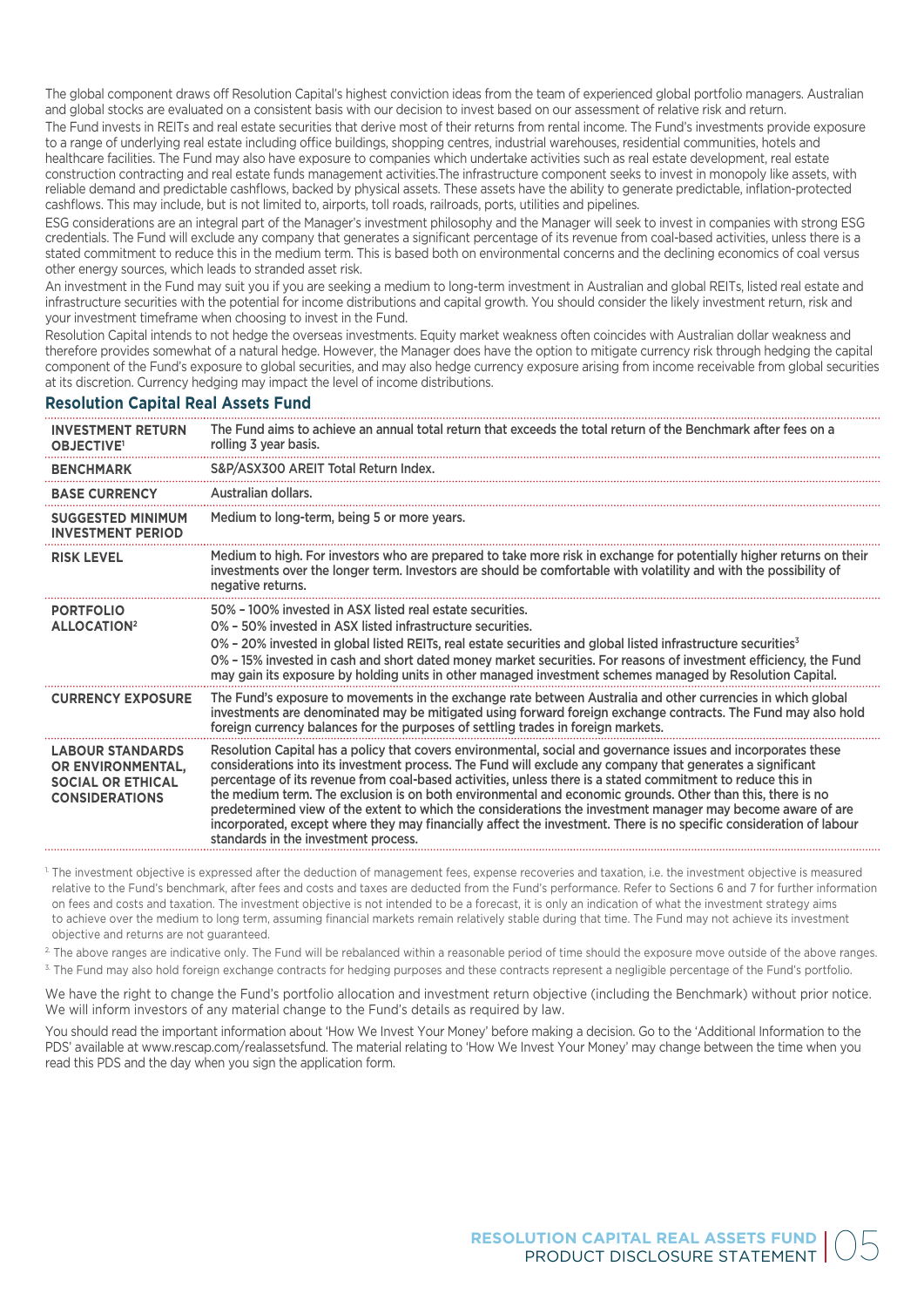# **6 FEES AND COSTS**

#### **DID YOU KNOW?**

SMALL DIFFERENCES IN BOTH INVESTMENT PERFORMANCE AND FEES AND COSTS CAN HAVE A SUBSTANTIAL IMPACT ON YOUR LONG TERM RETURNS.

FOR EXAMPLE, TOTAL ANNUAL FEES AND COSTS OF 2% OF YOUR FUND BALANCE RATHER THAN 1% COULD REDUCE YOUR FINAL RETURN BY UP TO 20% OVER A 30 YEAR PERIOD (FOR EXAMPLE, REDUCE IT FROM \$100,000 TO \$80,000).

YOU SHOULD CONSIDER WHETHER FEATURES SUCH AS SUPERIOR INVESTMENT PERFORMANCE OR THE PROVISION OF BETTER MEMBER SERVICES JUSTIFY HIGHER FEES AND COSTS.

YOU MAY BE ABLE TO NEGOTIATE TO PAY LOWER FEES AND MANAGEMENT COSTS WHERE APPLICABLE. ASK THE FUND OR YOUR FINANCIAL ADVISER.

#### **TO FIND OUT MORE**

IF YOU WOULD LIKE TO FIND OUT MORE, OR SEE THE IMPACT OF THE FEES BASED ON YOUR OWN CIRCUMSTANCES, THE AUSTRALIAN SECURITIES AND INVESTMENTS COMMISSION (ASIC) MONEYSMART WEBSITE (WWW.MONEYSMART.GOV.AU) HAS A MANAGED FUNDS FEE CALCULATOR WHICH CAN BE USED TO CALCULATE THE EFFECT OF FEES AND COSTS ON ACCOUNT BALANCES.

The information in the following Fees and Costs Summary can be used to compare costs between different simple managed investment schemes. These fees and costs may be deducted from your account, from the returns on your investment or from the Fund assets as a whole. Taxes are set out in Section 7 of this PDS. You should read all the information about fees and costs because it is important to understand their impact on your investment.

**WARNING: Additional fees and costs may be paid to a financial adviser if a financial adviser is consulted. The details of these fees and costs should be set out in the statement of advice by your adviser.**

#### **FEES AND COSTS SUMMARY: RESOLUTION CAPITAL REAL ASSETS FUND**

| <b>TYPE OF FEE OR COST</b>                                                              | <b>AMOUNT</b>                                                   | <b>HOW AND WHEN PAID</b>                                                                                                                                                                                                       |
|-----------------------------------------------------------------------------------------|-----------------------------------------------------------------|--------------------------------------------------------------------------------------------------------------------------------------------------------------------------------------------------------------------------------|
| <b>ONGOING ANNUAL FEES AND COSTS1,3</b>                                                 |                                                                 |                                                                                                                                                                                                                                |
| <b>MANAGEMENT FEES AND COSTS</b><br>The fees and costs for managing your<br>investment. | Management fee of<br>0.65% p.a. of the NAV<br>of the Fund       | The management fee is calculated daily based on the Fund's NAV.<br>reflected in the daily unit price and payable quarterly in arrears from<br>the Fund.                                                                        |
|                                                                                         |                                                                 | The indirect costs calculated are based on the total costs incurred by<br>the Fund as a percentage of the Fund's NAV. These are reflected in the<br>daily unit price.                                                          |
|                                                                                         |                                                                 | Extraordinary expenses are paid from the Fund's assets as and when<br>incurred. <sup>5</sup>                                                                                                                                   |
| <b>PERFORMANCE FEES<sup>4</sup></b><br>Amounts deduced from your investment             | 0.08% p.a. of the NAV<br>of the Fund                            | If applicable, a performance fee of 20% of the Fund's outperformance<br>of the benchmark net of the management fee and expenses.                                                                                               |
| in relation to the performance of the<br>product.                                       |                                                                 | The performance fee is calculated and accrued each Business Day and<br>is reflected in the daily unit price.                                                                                                                   |
|                                                                                         |                                                                 | The performance fee, if applicable, is payable to the Investment<br>Manager from the Fund, subject to an absolute return hurdle, as at 30<br>June each year.                                                                   |
| <b>TRANSACTION COSTS</b>                                                                | Transaction costs are                                           | Transaction costs associated with dealing with the Fund's assets may                                                                                                                                                           |
| The costs incurred by the scheme when<br>buying or selling assets                       | estimated to amount<br>to 0.00% p.a. of the<br>NAV of the Fund. | be recovered from the Fund. As some transaction costs will be paid<br>for by investors who are charged the buy/sell spread when they enter<br>or exit the Fund, the transaction costs are shown net of the buy/sell<br>spread. |

#### **MEMBER ACTIVITY RELATED FEES AND COSTS (FEES FOR SERVICES OR WHEN YOUR MONEY MOVES IN OR OUT OF THE FUND)**

| <b>ESTABLISHMENT FEE</b><br>The fee to open your investment                                             | Ni                   | Not applicable                                                                                                                                                                               |  |
|---------------------------------------------------------------------------------------------------------|----------------------|----------------------------------------------------------------------------------------------------------------------------------------------------------------------------------------------|--|
| <b>CONTRIBUTION FEE</b>                                                                                 | Ni                   | Not applicable                                                                                                                                                                               |  |
| The fee on each amount contributed to<br>your investment                                                |                      |                                                                                                                                                                                              |  |
| <b>BUY/SELL SPREAD<sup>2</sup></b>                                                                      | 0.20% upon entry and | The buy/sell spread is applied to each application and withdrawal from                                                                                                                       |  |
| An amount deducted from your<br>investment representing costs incurred in<br>transactions by the scheme | 0.20% upon exit      | the Fund and operates to increase the relevant unit price for each new<br>investment and to decrease the unit price for each withdrawal to cover<br>costs of dealing with the Fund's assets. |  |
| <b>WITHDRAWAL FEE</b>                                                                                   | Ni                   | Not applicable                                                                                                                                                                               |  |
| The fee on each amount you takeout of<br>vour investment                                                |                      |                                                                                                                                                                                              |  |
| <b>EXIT FEE</b>                                                                                         | Nπ                   | Not applicable                                                                                                                                                                               |  |
| The fee to close your investment                                                                        |                      |                                                                                                                                                                                              |  |
| <b>SWITCHING FEE</b>                                                                                    | Ni                   | Not applicable                                                                                                                                                                               |  |
| The fee for changing investment options                                                                 |                      |                                                                                                                                                                                              |  |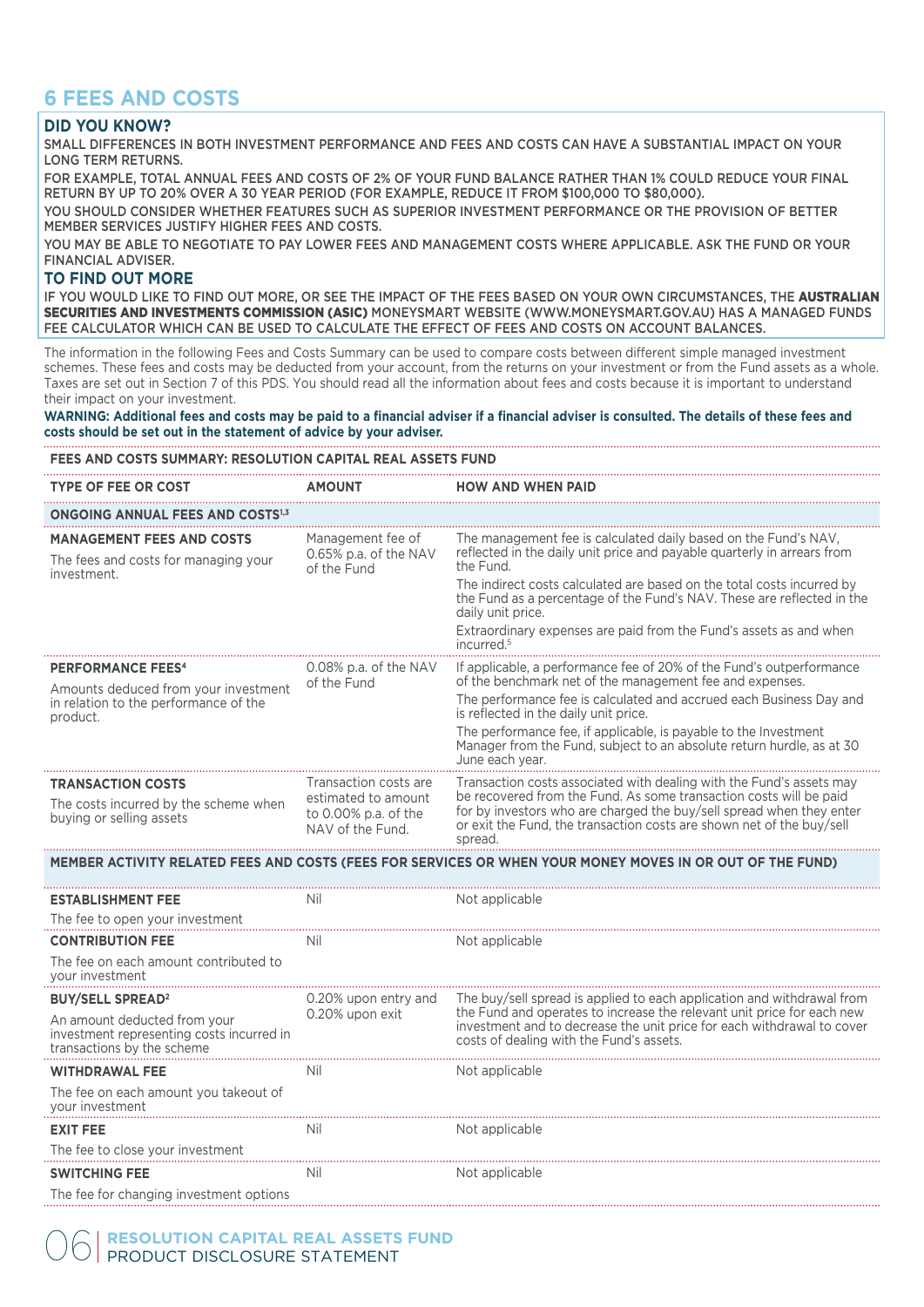- <sup>1</sup> Fees are inclusive of GST and net of any applicable Reduced Input Tax Credits ('RITC').
- <sup>2</sup> When money moves in or out of the Fund you may incur a buy/sell spread which is included in the unit price of the Fund. Refer to 'Buy/Sell spread' in the 'Additional Information to the PDS' for more information.
- <sup>3</sup> Refer to 'Management costs' and 'Performance fees' in 'Additional explanation of fees and costs' of the 'Additional Information to the PDS' for more information. Fees and costs may be negotiated with wholesale clients – please refer to 'Differential fee arrangements' of the 'Additional Information to the PDS'.
- <sup>4</sup> The performance fee estimate of 0.08% p.a. is based on the average of the last 5 years' performance fee. This is the Responsible Entity's reasonable estimate of the annual performance fee. However, the actual performance fee payable will depend on the performance of the Fund and the performance fee estimate provided may not be a reliable indicator of future performance fee of the Fund.
- <sup>5</sup> Refer to 'Extraordinary expenses' in 'Additional Information to the PDS' for more information.

#### **Example of annual fees and costs for the Fund**

The following table gives an example of how the fees and costs applicable to the units in the Fund can affect your investment over a one (1) year period. You should use this table to compare the Fund with other managed investment products.

| <b>Example</b>                                      | Balance of \$50,000 with a contribution of \$5,000 during the year                                                                                                                                                                                              |                                                                                                                |  |
|-----------------------------------------------------|-----------------------------------------------------------------------------------------------------------------------------------------------------------------------------------------------------------------------------------------------------------------|----------------------------------------------------------------------------------------------------------------|--|
| Contribution Fee                                    | Nil                                                                                                                                                                                                                                                             | For every additional \$5,000 you put in, you will be charged \$0.                                              |  |
| <b>PLUS</b> Management fees and 0.65% p.a.<br>costs |                                                                                                                                                                                                                                                                 | And, for every \$50,000 you have in the Fund you will be charged or have deduced<br>from your investment \$325 |  |
| <b>PLUS</b> Performance fees                        | 0.08% p.a.                                                                                                                                                                                                                                                      | And, you will be charged or have deducted from your investment \$40 in<br>performance fees each year.          |  |
| <b>PLUS</b> Transaction costs                       | 0.00% p.a.                                                                                                                                                                                                                                                      | <b>And,</b> you will be charged or have deducted from your investment \$0 in transaction<br>costs              |  |
| <b>EQUALS</b> Cost of Fund                          | If you had an investment of \$50,000 at the beginning of the year and you put in an additional \$5,000<br>during the year, you would be charged fees of \$365.<br>What it costs you will depend on the investment option you choose and the fees you negotiate. |                                                                                                                |  |

<sup>1</sup> The example assumes the \$5,000 contribution occurs at the end of the year and therefore management costs are calculated using the \$50,000 balance only. Additional fees may apply, including a buy/sell spread.

<sup>2</sup> This example includes a performance fee estimate of 0.08% p.a. based on the average of the last 5 years' performance fee.This is the Reasonable Entity's reasonable estimate of the annual performance fee. However, the actual performance fee payable will depend on the performance of the Fund and the performance fee estimate provided may not be a reliable indicator of the future performance fee of the Fund.

Please note that this is just an example. In practice, your investment balance will vary, as will related management costs. Fee rebates may be individually negotiated with wholesale clients (as defined in the Corporations Act). Go to 'Additional Information to the PDS' located at www.rescap. com/realassetsfund for further information about negotiable fees.

We have the right to increase the fees or to charge fees not currently levied up to the maximum limits set out in the Fund constitution without your consent. If we choose to exercise this right, we will provide you with 30 days prior written notice.

You should read the important information about 'Additional Information on Fees and Costs' before making a decision. Go to the 'Additional Information to the PDS' available at www.rescap.com/realassetsfund. The material relating to 'Additional Information on Fees and Costs' may change between the time when you read this PDS and the day when you sign the application form.

## **7 HOW MANAGED INVESTMENT SCHEMES ARE TAXED**

#### **WARNING: Investing in a registered managed investment scheme is likely to have tax consequences. You are strongly advised to seek professional tax advice.**

The taxation implications of investing in the Fund can be complex and depend on a number of factors, including whether you are a resident or non-resident of Australia for taxation purposes and whether you hold the units on capital account or revenue account. Investors are generally subject to tax on their share of taxable income and capital gains attributed to them by the Fund each year.

You should read the important information about 'How Managed Investment Schemes are Taxed' before making a decision. Go to the 'Additional Information to the PDS' available at www.rescap.com/realassetsfund. The material relating to 'How Managed Investment Schemes are Taxed' may change between the time when you read this PDS and the day when you sign the application form.

#### **8 HOW TO APPLY**

#### **Direct Investors**

To apply for units in the Fund, please read this PDS together with the 'Additional Information to the PDS' available from www.rescap.com/ realassetsfund then complete the Application Form.

Applications received, verified and accepted by the Fund Administrator, Citi, prior to 12:00pm (Sydney time) on a Business Day will generally be processed using the unit price for that day. For applications accepted after 12:00pm (Sydney time) or on a non-Business Day, generally the next Business Day's unit price will apply.

We reserve the right not to accept (wholly or in part) any application for any reason or without reason. No interest is received on application monies, including monies for additional investments, and no interest will be paid to you if for any reason your application can not be accepted.

#### **Indirect Investors**

If you are investing through an IDPS or a master trust, enquiries relating to your account should be made directly to the IDPS operator or the trustee of the master trust.

#### **Cooling-off period**

If you are a retail client (as defined in the Corporations Act) investing directly in the Fund, a cooling-off period is permitted for a period of time following a purchase, when the purchaser may choose to cancel a purchase, for any reason, and obtain a full refund.

If you wish to exercise the cooling off rights, you have a 14-day cooling-off period in which to decide if the investment is right for you. The